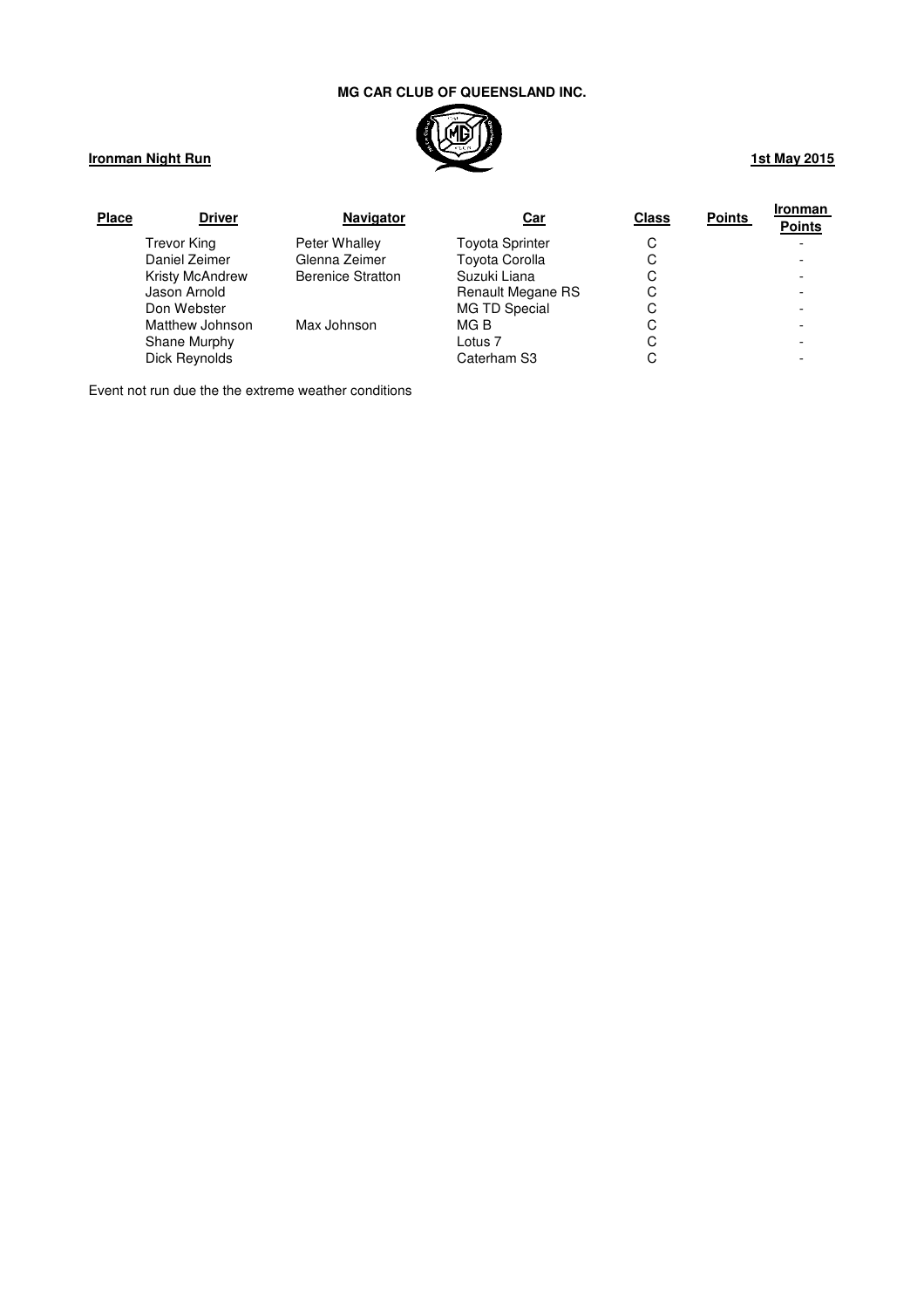

**Ironman Mt Cotton Hillclimb**

|                                                     |                         |       |                 |              |                                            |                                                |            |                                                  | <b>Official Provisional Results</b> |            |            |            |            |               |               |               |               |             |                          |                  |
|-----------------------------------------------------|-------------------------|-------|-----------------|--------------|--------------------------------------------|------------------------------------------------|------------|--------------------------------------------------|-------------------------------------|------------|------------|------------|------------|---------------|---------------|---------------|---------------|-------------|--------------------------|------------------|
| <b>Chief Timekeeper</b>                             | <b>Richard Mattea</b>   |       |                 |              | Weather: VWet track                        | Wet track                                      | Wet track  | Damp track                                       | Damp track                          | Damp track | Fine       | Fine       | Fine       | Fine          | Fine          | Fine          | Fine          |             |                          |                  |
|                                                     |                         |       |                 |              | Run 1                                      | Run <sub>2</sub>                               | Run 3      | Run 4                                            | Run 5                               | Run 6      | Run 7      | Run 8      | Run 9      | <b>Run 10</b> | <b>Run 11</b> | <b>Run 12</b> | <b>Run 13</b> | <b>Best</b> | Place in<br><b>Class</b> | Place<br>Overall |
| Prod. & Inv. Cars, incl. Road Reg. - Up to 1600cc   |                         |       | Record:         | 48.04        | David Homer - Suzuki Swift GTi, 01/12/2003 |                                                |            |                                                  |                                     |            |            |            |            |               |               |               |               |             |                          |                  |
| 322 Daniel Zeimer                                   | Toyota Corolla          | 1587  | White           | MGCCQ        | 61.43                                      | 59.48                                          | 58.24      | 57.10                                            | 58.17                               | 56.35      | 56.72      | 55.41      | 55.51      | <b>DNR</b>    | <b>DNR</b>    | <b>DNR</b>    | <b>DNR</b>    | 55.41       |                          | 14               |
| 11 Trevor King                                      | <b>Toyota Sprinter</b>  | 1600  | Bronze          | <b>HSCCO</b> | 64.25                                      | 60.26                                          | 59.37      | 58.28                                            | 57.21                               | 58.20      | 57.68      | 56.43      | 56.29      | 56.27         | 55.97         | <b>DNR</b>    | <b>DNR</b>    | 55.97       | $\overline{2}$           | 15               |
| Prod. & Inv. Cars, incl. Road Reg. - 1601 to 2000cc |                         |       | Record:         | 49.67        | Liam Lavin                                 | - Nissan Pulsar, 29/03/2015                    |            |                                                  |                                     |            |            |            |            |               |               |               |               |             |                          |                  |
| 42 Kristy McAndrew                                  | Suzuki Liana            | 1800  | Blue            | MGCCQ        | 64.50                                      | 63.28                                          | 62.92      | 63.61                                            | 63.78                               | 61.23      | <b>DNR</b> | <b>DNR</b> | <b>DNR</b> | <b>DNR</b>    | <b>DNR</b>    | <b>DNR</b>    | <b>DNR</b>    | 61.23       |                          | 18               |
| 421 Berenice Stratton                               | Suzuki Liana            | 1800  | Blue            | MGCCQ        | 73.83                                      | 69.18                                          | 67.60      | 66.77                                            | 66.77                               | 65.78      | <b>DNR</b> | <b>DNR</b> | <b>DNR</b> | <b>DNR</b>    | <b>DNR</b>    | <b>DNR</b>    | <b>DNR</b>    | 65.78       | $\overline{2}$           | 20               |
| Prod. & Inv. Cars, incl. Road Reg. - 2001cc & over  |                         |       | Record:         | 47.81        | <b>Harry Doling</b>                        | - Toyota Soarer, 06/09/2014                    |            |                                                  |                                     |            |            |            |            |               |               |               |               |             |                          |                  |
| 88 Jason Amold                                      | Renault Megane RS       | 2000T | Grey            | PCQ          | 57.63                                      | 56.89                                          | 53.31      | 54.12                                            | 53.38                               | 52.51      | 51.64      | 51.58      | 51.35      | 50.81         | 51.11         | 51.27         | <b>DNR</b>    | 50.81       |                          | 6                |
| 8 Neil Koest                                        | Nissan 370Z             | 3700  | Black           | ZCCQ         | 60.33                                      | 58.82                                          | 57.46      | 56.24                                            | 57.54                               | 58.07      | 55.91      | 55.59      | 55.38      | 52.77         | 71.94         | 54.98         | <b>DNR</b>    | 52.77       | $\mathfrak{p}$           | 9                |
| 124 David Jackson                                   | Mazda RX-7              | 2340  | Red             | MGCCQ        | 66.15                                      | 61.80                                          | 59.60      | 58.38                                            | 58.30                               | 57.18      | 56.15      | 56.64      | 57.85      | 56.72         | 56.54         | 56.22         | <b>DNR</b>    | 56.15       | 3                        | 16               |
| Mod. Prod, Road Reg. - Up to 2000cc                 |                         |       | Record:         | 47.12        |                                            | Shane Merrick - Datsun 1200 Coupe, 29/11/2014  |            |                                                  |                                     |            |            |            |            |               |               |               |               |             |                          |                  |
| 76 Noel Dore                                        | <b>VW Beetle</b>        | 1904  | Red             | <b>VWDCQ</b> | <b>DNR</b>                                 | <b>DNR</b>                                     | <b>DNR</b> | <b>DNR</b>                                       | <b>DNR</b>                          | <b>DNR</b> | <b>DNR</b> | <b>DNR</b> | <b>DNR</b> | <b>DNR</b>    | <b>DNR</b>    | <b>DNR</b>    | <b>DNR</b>    |             |                          |                  |
| Mod. Prod, Road Reg. - 2001cc & over                |                         |       | Record:         | 46.48        |                                            |                                                |            | David Homer - Suzuki Swift GTi Turbo, 02/08/2009 |                                     |            |            |            |            |               |               |               |               |             |                          |                  |
| 360 Matthew McShane                                 | <b>HSV Clubsport R8</b> | 5700  | Purple          | MGCCQ        | 57.91                                      | 56.42                                          | 54.58      | 53.49                                            |                                     |            | <b>DNR</b> | <b>DNR</b> | <b>DNR</b> | <b>DNR</b>    | <b>DNR</b>    | <b>DNR</b>    | <b>DNR</b>    | 53.49       |                          | 10               |
| 360R Tony Jay                                       | <b>HSV Clubsport R8</b> | 5700  | Purple          | MGCCQ        |                                            |                                                |            |                                                  | 69.91                               | 66.50      |            |            |            |               |               |               |               | 66.50       | $\mathfrak{p}$           | 21               |
| Group L                                             |                         |       | Record:         | 55.14        |                                            | Owen Timms - Porsche Special, 25/04/2004       |            |                                                  |                                     |            |            |            |            |               |               |               |               |             |                          |                  |
| 49 Don Webster                                      | <b>MG TD Special</b>    | 1800  | Green           | MGCCQ        | 78.11                                      | 75.81                                          | 73.95      | 72.38                                            | 72.18                               | 71.51      | <b>DNR</b> | <b>DNR</b> | <b>DNR</b> | <b>DNR</b>    | <b>DNR</b>    | <b>DNR</b>    | <b>DNR</b>    | 71.51       |                          | 22               |
| Group N - 2001cc & over                             |                         |       | Record:         | 47.83        |                                            | Brad Stratton - LJ Torana GTR XU-1, 29/04/2007 |            |                                                  |                                     |            |            |            |            |               |               |               |               |             |                          |                  |
| 17 Glen Wesener                                     | Torana GTR XU-1         | 3310  | Yellow/Black    | <b>HRCC</b>  | 57.52                                      | 54.27                                          | 54.13      | 51.82                                            | 51.17                               | <b>DNF</b> | <b>DNR</b> | <b>DNR</b> | <b>DNR</b> | <b>DNR</b>    | <b>DNR</b>    | <b>DNR</b>    | <b>DNR</b>    | 51.17       |                          | 8                |
| Hyundai X3 Series                                   |                         |       | Record:         | 52.24        |                                            | Mark Pryor - Hyundai Excel, 29/03/2015         |            |                                                  |                                     |            |            |            |            |               |               |               |               |             |                          |                  |
| 61R Gary Goulding                                   | Hyundai Excel X3        | 1495  | White           | MGCCQ        |                                            |                                                |            |                                                  | 56.61                               | 56.37      |            |            |            |               | 55.47         | 54.40         |               | 54.40       |                          | 13               |
| 61 Richard Mattea                                   | Hyundai Excel X3        | 1495  | White           | MGCCQ        | 64.92                                      | 60.48                                          | 59.57      | 59.07                                            |                                     |            | 57.58      | 57.18      | 56.58      | 56.65         |               |               | <b>DNR</b>    | 56.58       | $\overline{c}$           | 17               |
| 57 Ross McAndrew                                    | Hyundai Excel           | 1500  | White/Red       | MGCCQ        | <b>DNR</b>                                 | <b>DNR</b>                                     | <b>DNR</b> | <b>DNR</b>                                       | <b>DNR</b>                          | <b>DNR</b> | <b>DNR</b> | <b>DNR</b> | <b>DNR</b> | <b>DNR</b>    | <b>DNR</b>    | <b>DNR</b>    | <b>DNR</b>    |             |                          |                  |
| 57R Gloria McAndrew                                 | Hyundai Excel           | 1500  | White/Red       | MGCCQ        |                                            |                                                |            |                                                  |                                     |            |            |            |            |               |               |               |               |             |                          |                  |
| Improved Production - 1601 to 2000cc                |                         |       | Record:         | 45.23        |                                            | Danny Mischok - Ford Escort, 30/11/2014        |            |                                                  |                                     |            |            |            |            |               |               |               |               |             |                          |                  |
| 156 Alexander Berry                                 | Alfa Romeo 156          |       | 1996 White      | AROCA        | <b>DNR</b>                                 | <b>DNR</b>                                     | <b>DNR</b> | <b>DNR</b>                                       | <b>DNR</b>                          | <b>DNR</b> | <b>DNR</b> | <b>DNR</b> | <b>DNR</b> | <b>DNR</b>    | <b>DNR</b>    | <b>DNR</b>    | <b>DNR</b>    |             |                          |                  |
| Marque Sports - 1601 to 2000cc                      |                         |       | Record:         | 45.91        | Michael Collins - Mazda MX-5, 10/02/2013   |                                                |            |                                                  |                                     |            |            |            |            |               |               |               |               |             |                          |                  |
| 64 Matthew Johnson                                  | MG <sub>B</sub>         | 1800  | Red             | MGCCQ        | 68.85                                      | 69.25                                          | 66.30      | 64.73                                            | 64.20                               | 64.52      | 62.97      | 61.75      | 62.24      | <b>DNR</b>    | <b>DNR</b>    | <b>DNR</b>    | <b>DNR</b>    | 61.75       |                          | 19               |
| 26 Peter Andrews                                    | MG <sub>F</sub>         | 1796  | Volcano         | MGCCQ        | <b>DNR</b>                                 | <b>DNR</b>                                     | <b>DNR</b> | <b>DNR</b>                                       | <b>DNR</b>                          | <b>DNR</b> | <b>DNR</b> | <b>DNR</b> | <b>DNR</b> | <b>DNR</b>    | <b>DNR</b>    | <b>DNR</b>    | <b>DNR</b>    |             |                          |                  |
| Marque Sports - 2001cc & over                       |                         |       | Record:         | 43.87        |                                            | Mark Crespan - Ford RMC, 19/04/2015            |            |                                                  |                                     |            |            |            |            |               |               |               |               |             |                          |                  |
| 46 Barry Evans                                      | MG B GT V8              | 4600  | Green           | MGCCQ        | 54.30                                      | 51.66                                          | 50.56      | 50.04                                            | 49.58                               | 50.01      | 50.67      | 50.08      | 49.82      | 49.05         | 49.20         | 49.12         | <b>DNR</b>    | 49.05       |                          | 3                |
| Clubman Sports Cars - Up to 2000cc                  |                         |       | Record:         | 44.18        |                                            | Brian Pettit - Westfield SE, 29/03/2015        |            |                                                  |                                     |            |            |            |            |               |               |               |               |             |                          |                  |
| 117 Brian Pettit                                    | Westfield SE            | 1600  | Red             | MGCCQ        | 58.63                                      | 55.72                                          | 54.11      | 50.78                                            | 49.74                               | 48.95      | 48.06      | 47.96      | 47.74      | 47.73         | 47.36         | <b>DNR</b>    | <b>DNR</b>    | 47.36       |                          | $\overline{2}$   |
| 153 Dick Reynolds                                   | Caterham S3             | 1700  | Red             | LCQ          | 55.50                                      | 53.33                                          | 52.66      | 52.42                                            | 51.68                               | 51.66      | 50.85      | 50.12      | 50.12      | 50.38         | <b>DNR</b>    | <b>DNR</b>    | <b>DNR</b>    | 50.12       | $\overline{2}$           | 5                |
| 4 Shane Murphy                                      | Lotus <sub>7</sub>      | 1500  | Green           | LCQ          | 62.69                                      | 59.56                                          | 58.99      | 56.50                                            | 57.96                               | 60.18      | 58.19      | 60.57      | 54.43      | 53.97         | 54.29         | <b>DNR</b>    | <b>DNR</b>    | 53.97       | 3                        | 12               |
| Sports Sedans - Up to 2000cc                        |                         |       | Record:         | 45.33        |                                            | Alan McConnell - Mini Clubman GT, 21/04/1991   |            |                                                  |                                     |            |            |            |            |               |               |               |               |             |                          |                  |
| 82 Tyson Cowie                                      | Ford Escort             | 1993  | Yell/Gm         | MGCCQ        | 54.39                                      | 52.90                                          | 50.95      | 49.53                                            | 49.21                               | <b>DNR</b> | <b>DNR</b> | <b>DNR</b> | <b>DNR</b> | <b>DNR</b>    | <b>DNR</b>    | <b>DNR</b>    | <b>DNR</b>    | 49.21       |                          | $\Delta$         |
| <b>Superkarts</b>                                   |                         |       | Record:         | 41.44        |                                            | Mark Maczek - PVP, 24/11/2013                  |            |                                                  |                                     |            |            |            |            |               |               |               |               |             |                          |                  |
| 53 Gary O'Mullane                                   | Kinsella                | 125   | Red             | MGCCQ        | 63.49                                      | 58.27                                          | 56.25      | 54.08                                            | 53.56                               | 51.98      | DNF        | 52.66      | 52.53      | 51.52         | 51.00         | <b>DNF</b>    | <b>DNR</b>    | 51.00       |                          | $\overline{7}$   |
| Formula Vee - 1200                                  |                         |       | Record:         | 48.48        |                                            | Adrian Holmes - Elfin NG, 19/02/2012           |            |                                                  |                                     |            |            |            |            |               |               |               |               |             |                          |                  |
| 351 James Heymer                                    | Homet F/V               |       | 1198 Orange/Red | MGCCQ        | 62.35                                      | 61.07                                          | 59.23      | 57.58                                            | 56.28                               | 56.01      | 54.78      | 55.77      | 54.14      | 53.91         | 53.64         | <b>DNR</b>    | <b>DNR</b>    | 53.64       |                          | 11               |
| Formula Libre - 1301cc & over                       |                         |       | Record:         | 38.23        |                                            | Dean Tighe - Dallara-Judd 4.0, 14/09/2013      |            |                                                  |                                     |            |            |            |            |               |               |               |               |             |                          |                  |
| 12 Dean Tighe                                       | Dallara-Judd 4.0        |       | 4000 Blk/Omg    | MGCCQ        | 57.03                                      | 51.01                                          | 49.65      | 44.49                                            | 42.88                               | 42.66      | 40.94      | <b>DNR</b> | <b>DNR</b> | <b>DNR</b>    | <b>DNR</b>    | <b>DNR</b>    | <b>DNR</b>    | 40.94       |                          | -1               |
| 50 Entrant: Glen Amos                               |                         |       |                 |              |                                            |                                                |            |                                                  |                                     |            |            |            |            |               |               |               |               |             |                          |                  |
| Driver: Dean Amos                                   | Gould GR37              | 3500  | Red             | GSCC         | <b>DNR</b>                                 | <b>DNR</b>                                     | <b>DNR</b> | <b>DNR</b>                                       | <b>DNR</b>                          | <b>DNR</b> | <b>DNR</b> | <b>DNR</b> | <b>DNR</b> | <b>DNR</b>    | <b>DNR</b>    | <b>DNR</b>    | <b>DNR</b>    |             |                          |                  |

**Fastest Time of DayBest MG**

Dean Tighe **Barry Evans**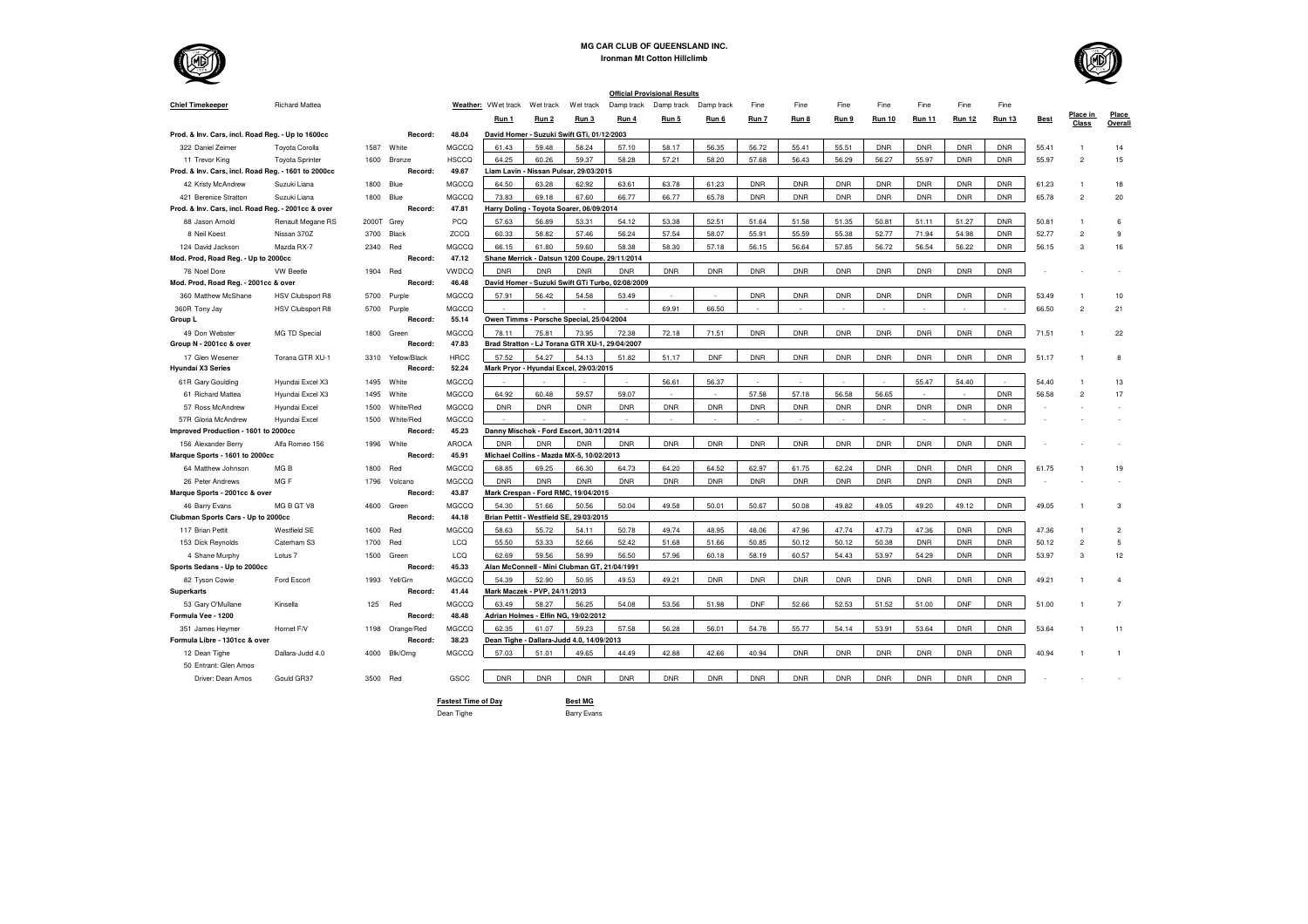

### **Ironman Motorkhana - Willowbank**

**3rd May 2015**

# **Official Provisional Results by Outright**

| F-Hit Pole               |                   | <b>WD-Wrong Direction</b> |         | <b>DNS-Did Not Start</b> |        |    | DNF-Did not Finish |  |          |    |           |   |                       |          |           |           |                      |           |    |
|--------------------------|-------------------|---------------------------|---------|--------------------------|--------|----|--------------------|--|----------|----|-----------|---|-----------------------|----------|-----------|-----------|----------------------|-----------|----|
| <b>NAME</b>              | <b>Class</b>      | <b>CAR</b>                | Ironman | Club                     | TOTAL  | C. | Triple             |  | Triple   | P. | Eccentric | P | <b>Eccentric</b><br>P | Diamond  |           | Diamond   | Off                  | Off       | P. |
|                          | No                |                           |         |                          | O/R    |    | Loop               |  | Loop     |    |           |   |                       | Slalom   |           | Slalom    | centric              | centric   |    |
| Cordelia Jones           | <b>BF</b><br>39   | Swift Gti                 |         | HSCCQ                    | 142.07 |    | 45.40              |  | 45.59    |    | 46.26     |   | 37.51                 | 28.62    |           | 27.06     | 34.10                | 32.10     |    |
| <b>Gwyneth Jones</b>     | <b>BF</b>         | <b>Swift Gti</b>          |         | HSCCQ                    | 147.41 |    | 48.75              |  | 50.91    |    | 39.92     |   | 40.49                 | 26.44    |           | 27.72     | 32.30                | 32.46     |    |
| Anwen Jones              | <b>BF</b><br>15   | Swift Gti                 |         | HSCCQ                    | 150.27 |    | 48.50              |  | 47.40 F1 |    | 66.82 WD  |   | 40.90                 | 29.60    |           | 29.13     | 38.63                | 31.74     |    |
| <b>Ashley Tyson</b>      | <b>BR</b><br>36   | Datsun 240Z               |         | HSCCQ                    | 123.24 |    | 39.47              |  | 39.63    |    | 34.05     |   | 33.68                 | 23.94    |           | 23.60     | 26.49                | 26.97 F5  |    |
| <b>Stewart Bell</b>      | <b>BR</b><br>14   | Mazda MX-5                |         | HSCCQ                    | 123.83 |    | 41.03              |  | 41.03    |    | 33.41     |   | 32.38 F1              | 24.09    |           | 24.15     | 25.72                | 25.30     |    |
| Matthew Johnson          | <b>IBR</b><br>-64 | MG B                      | Yes     | <b>MGCCQ</b>             | 141.26 |    | 45.28              |  | 44.03 F1 |    | 42.31     |   | 38.33                 |          | 47.88 WD  | 25.81     | 32.98                | 31.84     |    |
| Don Webster              | <b>BR</b><br>49   | <b>MG TD Special</b>      | Yes     | MGCCQ                    | 164.54 |    | 56.15              |  | 52.00    |    | 45.98     |   | 44.69                 | 32.69    |           | 31.72     | 37.79                | 36.13     |    |
| Greg Alderding           | <b>CF</b><br>43   | <b>Pulsar</b>             | No      | HSCCQ                    | 132.66 |    | 42.15              |  | 42.56    |    | 42.40     |   | 36.78                 | 25.56    |           | 25.44     | 30.73 F <sub>2</sub> | 28.29     |    |
| <b>Kristy McAndrew</b>   | <b>ICF</b><br>42  | Suzuki Liana              | Yes     | <b>MGCCQ</b>             | 148.22 |    | 49.07              |  | 47.78    |    | 43.03 F5  |   | 40.23                 |          | 29.28 F1  | 28.57     | 32.89                | 31.64     |    |
| <b>Berenice Stratton</b> | CF<br>421         | Suzuki Liana              | Yes     | <b>MGCCQ</b>             | 157.24 |    | 48.37              |  | 47.03    |    | 43.05     |   | 42.87                 | 29.76    |           | 31.45     | 37.73                | 37.58     |    |
| Liam Thompson            | <b>ICF</b><br>30  | Peugoet 307               |         | HSCCQ                    | 215.28 |    | 50.66              |  | 79.26 WD |    | 66.82 WD  |   | 67.34 WD              |          | 47.88 DNS | 47.20 DNS | 51.44 DNS            | 50.60 DNS |    |
| Alexandra Mattea         | ICF.<br>-61       | Hyundai Excel X3          | No      | <b>MGCCQ</b>             | 351.52 | 5  | 117.75             |  | 101.54   |    | 281.94    |   | 110.96                | 63.66    |           | 54.03     | 96.44                | 84.99     |    |
| Ashleigh Mattea          | <b>ICF</b><br>82  | Hyundai Excel X3          | No      | <b>MGCCQ</b>             | 381.30 | 6  | 138.28 F1          |  | 146.66   |    | 100.29    |   | 132.00                | 80.28    |           | 76.53     | 61.20                | 86.81     |    |
| Ross Baker               | <b>CR</b><br>6    | Silvia                    |         | <b>GCTMC</b>             | 137.36 |    | 45.06              |  | 46.73    |    | 39.48 F5  |   | 38.51                 | 27.62 F1 |           | 26.37     | 31.19                | 27.42     |    |
| <b>Trevor King</b>       | CR.               | Tovota Sprinter           | Yes     | <b>HSCCQ</b>             | 137.38 |    | 50.38              |  | 45.60    |    | 66.82 WD  |   | 37.36                 | 31.50    |           | 27.09     | 29.26                | 27.33     |    |
| Jason Arnold             | <b>IDF</b><br>88  | Renault Megane RS         | Yes     | <b>PCQ</b>               | 134.51 |    | 41.97              |  | 43.00    |    | 37.37     |   | 35.09                 | 25.16    |           | 25.40     | 28.45 F5             | 27.29 F1  |    |
| Terry Scharf             | <b>DR</b><br>23   | Skyline                   |         | HSCCQ                    | 140.91 |    | 46.62              |  | 45.85    |    | 38.50     |   | 38.44                 | 29.22    |           | 28.03     | 28.59                | 29.71     |    |
| John Cordon              | <b>DR</b>         | Holden Ute                |         | GCTMC.                   | 155.13 |    | 52.60              |  | 79.26 WD |    | 42.82     |   | 48.05 F5              | 28.09    |           | 27.20     | 32.51                | 32.96 F1  |    |
| Lloyd Jones              | G                 | Locost Spl                |         | HSCCQ                    | 128.93 |    | 42.70              |  | 43.07    |    | 39.81 F5  |   | 33.67                 | 34.37    |           | 26.06     | 41.43 F5             | 26.50     |    |
| Michael Jones            | G<br>22           | Locost Spl                |         | HSCCQ                    | 144.20 |    | 45.16              |  | 45.56    |    | 38.43     |   | 42.17                 | 27.88    |           | 26.38     | 47.32                | 34.23     |    |

DNS - Time calculated by either Slowest Time plus 5 Seconds or Double Fastest time whichever is fastest.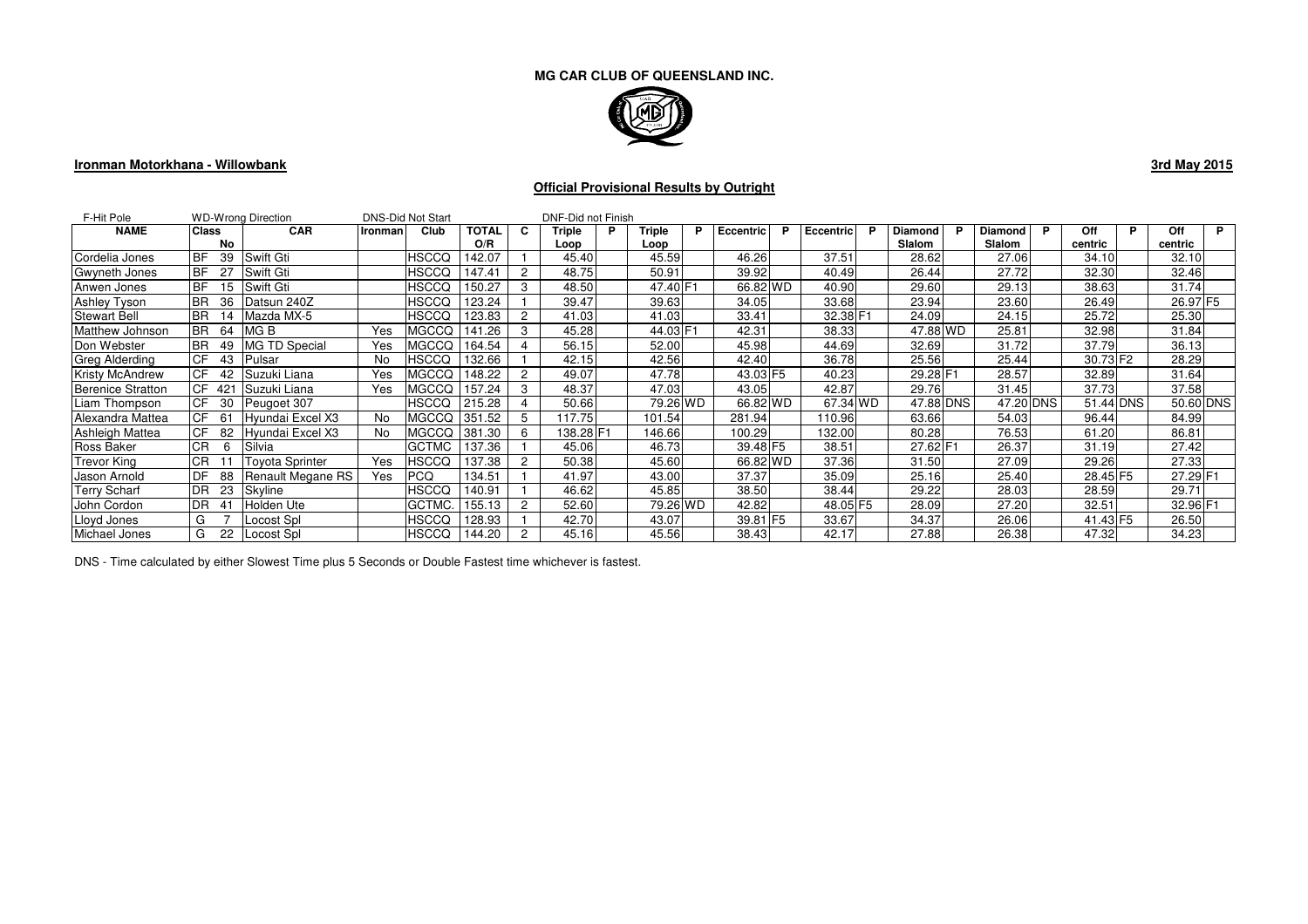

# **Ironman Khanacross - Willowbank**

# **Official Provisional Results**

| F-Hit Pole               |              | <b>WD-Wrong Direction</b> |                    | <b>DNS-Did Not Start</b> |              |              | DNF-Did not Finish |                |        |   |          |   |        |   |        |
|--------------------------|--------------|---------------------------|--------------------|--------------------------|--------------|--------------|--------------------|----------------|--------|---|----------|---|--------|---|--------|
| <b>NAME</b>              | <b>Class</b> |                           | <b>CAR</b>         | Ironman                  | Club         | <b>TOTAL</b> | O/R                | $\mathbf c$    | Test 1 | P | Test 1   | P | Test 2 | P | Test 2 |
|                          |              |                           |                    |                          |              | O/R          |                    |                | Run 1  |   | Run 2    |   | Run 1  |   | Run 2  |
| Anwen Jones              | A            | 15                        | <b>SWIFT Gti</b>   |                          | <b>HSCCQ</b> | 160.13       | 15                 |                | 91.34  |   | 80.74    |   | 83.91  |   | 79.39  |
| Cordelia Jones           | A            | 39                        | <b>SWIFT Gti</b>   |                          | <b>HSCCQ</b> | 162.66       | 16                 | $\overline{c}$ | 82.84  |   | 82.30    |   | 81.84  |   | 80.36  |
| Gwyneth Jones            | A            | 27                        | <b>SWIFT Gti</b>   |                          | <b>HSCCQ</b> | 169.71       | 19                 | 3              | 86.66  |   | 82.99    |   | 87.80  |   | 86.72  |
| <b>Trevor King</b>       | B            | 11                        | Toyota Sprinter    | Yes                      | <b>HSCCQ</b> | 151.71       | 10                 |                | 77.46  |   | 79.57    |   | 74.40  |   | 74.25  |
| Liam Thompson            | B            | 30                        | Peugoet 307        |                          | <b>HSCCQ</b> | 167.00       | 18                 | 2              | 82.64  |   | 82.46    |   | 86.82  |   | 84.54  |
| Dan Callan               | C            | 9                         | Prelude            |                          | <b>HSCCQ</b> | 140.07       | 5                  |                | 75.66  |   | 71.30    |   | 69.76  |   | 68.77  |
| Greg Alderding           | C.           | 43                        | Pulsar             |                          | <b>HSCCQ</b> | 140.60       | 6                  | $\overline{2}$ | 70.95  |   | 70.75    |   | 69.85  |   | 71.63  |
| <b>Kristy McAndrew</b>   | C            | 42                        | Suzuki Liana       | Yes                      | <b>MGCCQ</b> | 153.79       | 13                 | 3              | 82.32  |   | 76.95    |   | 78.86  |   | 76.84  |
| Matthew Johnson          | C            | 64                        | MG <sub>B</sub>    | Yes                      | <b>MGCCQ</b> | 158.82       | 14                 | $\overline{4}$ | 82.25  |   | 79.97    |   | 81.23  |   | 78.85  |
| <b>Berenice Stratton</b> | C.           | 421                       | Suzuki Liana       | Yes                      | <b>MGCCQ</b> | 164.58       | 17                 | 5              | 83.32  |   | 81.73    |   | 84.00  |   | 82.85  |
| Don Webster              | C            | 49                        | MG TD Special      | Yes                      | <b>MGCCQ</b> | 176.78       | 20                 | 6              | 96.10  |   | 90.37    |   | 87.13  |   | 86.41  |
| Jason Arnold             | D            | 88                        | Renault Megane RS  | Yes                      | <b>PCQ</b>   | 136.66       | 3                  |                | 67.67  |   | 66.37 F1 |   | 70.23  |   | 68.99  |
| <b>Stewart Bell</b>      | D            | 14                        | Mazda MX-5         |                          | <b>HSCCQ</b> | 138.42       | 4                  | $\overline{2}$ | 73.58  |   | 69.57    |   | 70.03  |   | 68.85  |
| Ashley Tyson             | D            | 36                        | Datsun 240Z        |                          | <b>HSCCQ</b> | 153.65       | 12                 | 3              | 87.08  |   | 85.08    |   | 80.36  |   | 68.57  |
| Alexandra Mattea         | D            | 61                        | Hyundai Excel X3   |                          | <b>MGCCQ</b> | 449.77       | 21                 | 4              | 260.32 |   | 216.00   |   | 245.70 |   | 233.77 |
| Ross Baker               | E.           | 6                         | Silvia             |                          | GCTMC.       | 143.54       | 7                  |                | 71.78  |   | 71.80    |   | 72.84  |   | 71.76  |
| <b>Terry Scharf</b>      | E            | 23                        | Skyline            |                          | <b>HSCCQ</b> | 147.71       | 9                  | $\overline{c}$ | 78.19  |   | 74.12    |   | 73.59  |   | 76.29  |
| John Cordon              | Е            | 41                        | Holden Ute         |                          | GCTMC.       | 152.14       | 11                 | 3              | 78.61  |   | 76.32    |   | 76.53  |   | 75.82  |
| <b>Tyson Cowie</b>       | F            | 82                        | <b>Ford Escort</b> |                          | <b>MGCCQ</b> | 128.37       |                    |                | 67.31  |   | 63.88    |   | 65.19  |   | 64.49  |
| Lloyd Jones              | F            |                           | Locost Spl         |                          | <b>HSCCQ</b> | 133.61       | 2                  | $\overline{c}$ | 67.99  |   | 65.63    |   | 67.98  |   | 94.16  |
| Michael Jones            | F.           | 22 <sub>2</sub>           | Locost Spl         |                          | <b>HSCCQ</b> | 146.09       | 8                  | 3              | 76.03  |   | 72.72    |   | 74.70  |   | 73.37  |

**DNS - DNF - Calculated in Class on the Slowest Time of all Tests plus 5 seconds**